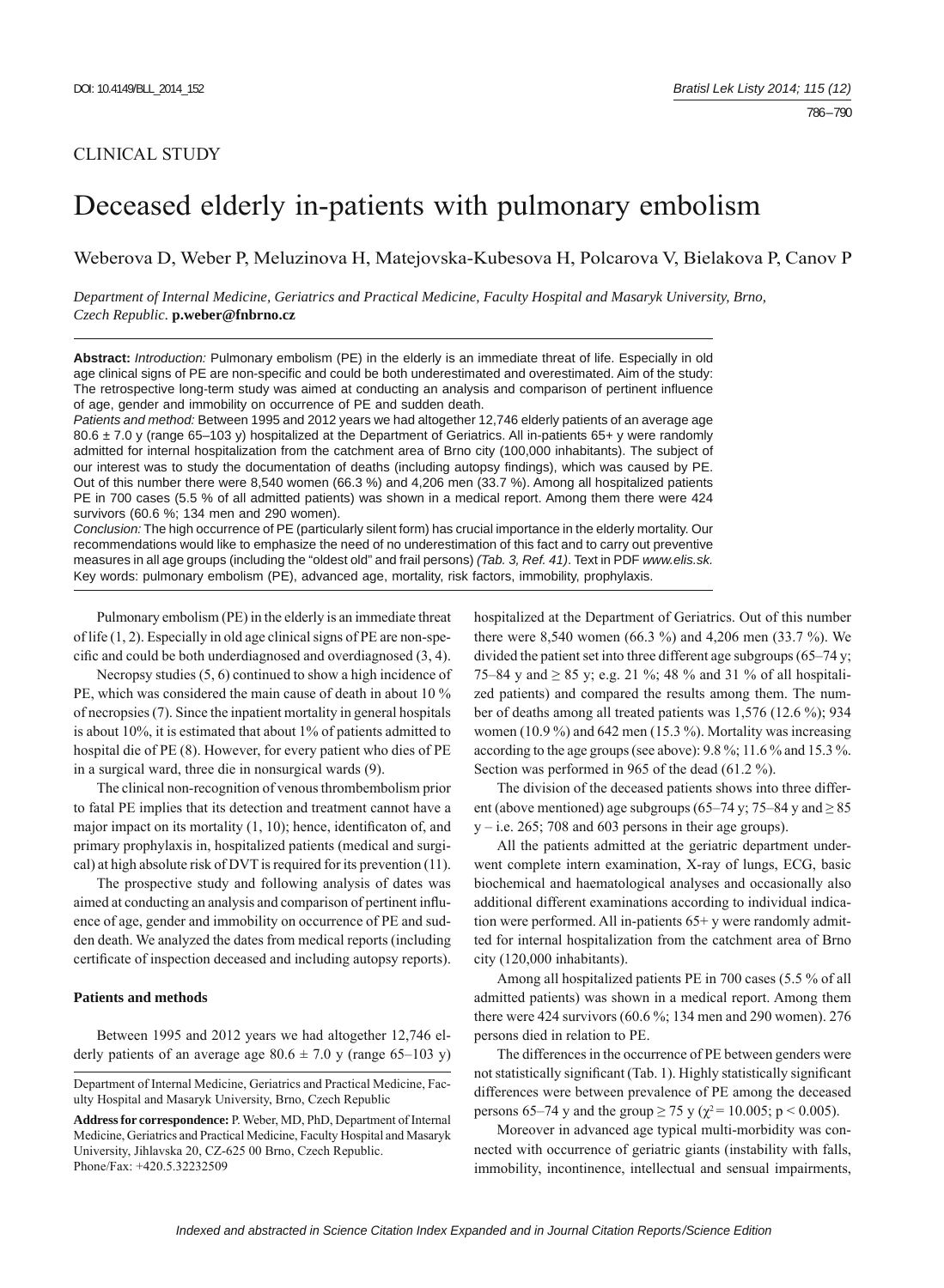**Tab. 1. Occurrence of PE deceased in-patients according to age and gender.**

|                  | Female       | Male         | Statistical significance<br>$(\gamma^2$ -test) |  |  |
|------------------|--------------|--------------|------------------------------------------------|--|--|
| Age $65-74$ y.   | $17(13.8\%)$ | $29(20.4\%)$ | $\gamma^2 = 2.002$ p=NS                        |  |  |
| Age $75 - 84$ y. | 81(20%)      | 52 (17.2%)   | $\gamma^2 = 0.847$ p=NS                        |  |  |
| Age $\geq$ 85 y. | $62(15.3\%)$ | 35(17.7%)    | $\gamma^2 = 0.519$ p=NS                        |  |  |

**Tab. 2. Occurrence of PE according to age subgroups and degree of mobility.**

|                              | $65 - 74$ y.  | $75 - 84$ y.  | $85 + y$ .    | У   |
|------------------------------|---------------|---------------|---------------|-----|
| Confined to bed              | $67.3\%$ (31) | $57.1\%$ (76) | $60.8\%$ (59) | 166 |
| Seat $+$ shift chair $-$ bed | $10.9\%$ (5)  | $24.8\%$ (33) | $20.6\%$ (20) | 58  |
| Walking with an aid          | $15.2\%$ (7)  | $12.8\%$ (17) | $13.4\%$ (13) | 37  |
| Independent walking          | $6.5\%$ (3)   | $5.3\%$ (7)   | $5.1\%$ (5)   | 15  |
| $\Sigma$ patients            | 46            | 133           | 97            | 276 |

dehydration etc.) that could be risky for development of PE. Pearson's correlation coefficient was for age and ADL-test -0.125 (p  $=$  NS); for age and cognitive functions (MMSE-test) –0.284 (p  $<$ 0.01); for age and falls  $-0.284$  ( $p < 0.01$ ); for age and continence  $-0.113$  (p = NS); for age and obesity (BMI)  $-0.489$  (p < 0.01).

All dates were collected in PC and statistically analyzed by the Microsoft Office Excell program ( $\chi^2$ -test; Student's t-test; Pearson's correlation coefficient).

#### **Results**

PE was present according to clinical signs and findings in 276 of deaths (17.5 %); among all obductions in 168 cases (17.4 %). Clinical summaries according to our results were mostly in agreement with section's observations. We confirmed the decreasing tendency among elderly people with PE action of LMWH prophylaxis (from about 24 % in first years of study to  $10\%$  in last years).

2.1 % of admitted patients died in the department of geriatrics of PE.

We observed slightly decreasing tendency in the PE as the cause of death in years 1995–2011 ( $r = 0.241$ ;  $p = NS$ ).

Sudden death occurred in 142 cases (9 % of all deaths): PE as cause 83-times (30 % in set 276 persons with PE) and heart attack or failure 59-times among the others 1300 dead. Sudden death was present more frequently in the deceased with PE ( $\chi^2$ =35.290; p < 0.005).

Silent PE as an incidental finding at autopsy was found in 213 cases of death of PE (77 % of them). It means that PE as an adventitious finding at autopsy form 13.5%. Symptomatic PE represents 3.9 % of overall mortality.

Average age of the dead of PE was for women  $82.5 \pm 6.7$  y and for men  $80.0 \pm 7.4$  y. The occurrence of PE for female and male gender for each age periods as mentioned above was: A) 13.8 vs

20.4 %; B) 20 % vs 17.2 %; C) 15.3 vs 17.7 % (Tab. 1). The median of occurrence of PE was the age 82.5 y for female and 79.5 y for male. We did not find a statistical difference between both genders for all age subgroups.

Immobility seems to be a significant risk factor for both genders regardless of age. We compared separately the occurrence of PE between the groups: A) confined to bed versus other groups; B) confined to bed+ able to sit versus moving persons; C) particularly comparison of two most risky groups – confined to bed versus able sitting position (for all used ( $\chi^2$  –test; p < 0.001). The presence of mere immobility plays crucial role in both sets for the risk of death (mainly in relation to the frailty and FTT – "failure to thrive"). It was with PE in 81.2 % and among deceased without signs of PE in 83.7 % ( $\chi^2$  = 1.047; p = NS).

Table 2 shows the set according to mobility among the persons deceased of PE: 1. confined to bed; 2. able to sit; 3. moving with assistance of the second person, a permanent walking aid (crutch, stick, walker); 4. moving independently. Generally it was valuable that mobility worsened essentially with increasing age.

Table 3 analyzes the comparison between the deceased with and without PE according to the risk factors of PE and their presence in both sets. PE as a cause of death was present more frequently in patients with obesity ( $p \le 0.005$ ), stroke and trauma (p  $\leq 0.01$ ), DVT (both p  $\leq 0.05$ ). Tumors, heart failure and operation in the time of admission to the department are without statistically significant difference according to the presence PE. Conversely the occurrence of infection (mainly pulmonary and urinary) was highly statistically significant in the set without PE.

Pearson's coefficient of correlation between age and frequency of PE is for people to age 80 y  $r = 0.887$ ; to age 85 y  $r = 0.759$  and to 90 y r = 0.576 (for all  $p < 0.01$ ).

#### **Discussion**

Half of the people, who have PE, have no symptoms. In our set we found silent PE in 213 cases of the deceased with PE (e.g.77 %). With increasing age the amount of people with silent PE is growing (3). This is, after myocard infarction and cerebrovascular events, the third most frequent cardiovascular cause of the death. Simultaneously it is one of the least often correctly diagnosed cardiovascular diseases (as in our set). In seniors the usage of standard diagnostic tools is often complicated by multi-morbidity, frailty and geriatric giants. Common is also concomitant presence of more risk factors (12, 13) of VTE as immobility, heart failure, tumors, etc. (see table 3 for our set). In such cases it is always necessary to approach to prophylactic measures.

The entities of deep venous thrombosis (DVT) and pulmonary embolism (PE) present a continuum of venous thromboembolic

**Tab. 3. Analyzes of risk factors of PE according to the presence of PE.**

|                          | Infection           | Tumors             | Heart failure      | Stroke             | Obesity            | <b>DVT</b>         | Trauma             | Operation          |
|--------------------------|---------------------|--------------------|--------------------|--------------------|--------------------|--------------------|--------------------|--------------------|
| $PE +$                   | 104(37.7%)          | 77 (27.9%)         | $61(22.2\%)$       | 87 (31.5%)         | 74 (27.7%)         | $8(2.9\%)$         | 25(9%)             | 38 (13.8%)         |
| $PE-$                    | 745 (57.3%)         | 366(29.3%)         | 286 (22%)          | 522 (40.1%)        | 250 (19.2%)        | $15(1.2\%)$        | $63(4.8\%)$        | $202(15.5\%)$      |
| Statistical significance | $\gamma^2 = 35.290$ | $\gamma^2 = 0.007$ | $\gamma^2 = 0.001$ | $\gamma^2 = 7.155$ | $\gamma^2 = 9.175$ | $\gamma^2 = 4.819$ | $\gamma^2 = 7.660$ | $\gamma^2 = 0.552$ |
| $(\chi^2$ -test)         | p < 0.005           | $p = NS$           | $p = NS$           | p < 0.01           | p < 0.005          | p < 0.05           | p<0.01             | $p = NS$           |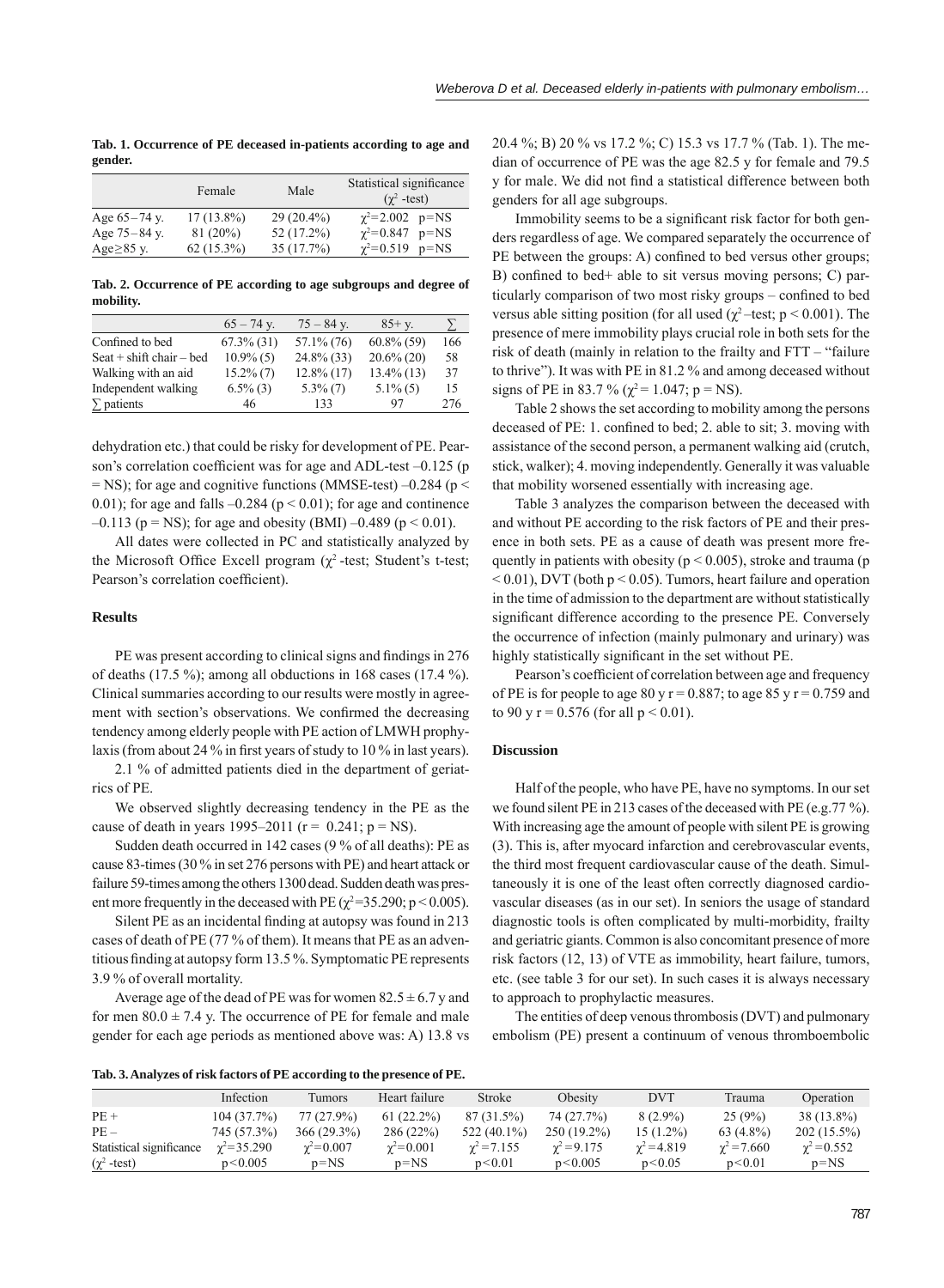## 786 – 790

disease (VTE), which is of crucial importance for elderly patients, and offer constant diagnostic and therapeutic challenges to physicians caring for patients of any age (3, 14). For multiple reasons, the incidence of both DVT and PE increases with age (9, 15). First, there is often a decrease in the leg muscle mass, setting the stage for stasis. There are increased thrombotic tendencies in the elderly (16), beginning around the age of 60, which may involve up to 20 % of those over age 85; these include impaired vascular wall fibrinolysis and hypercoagulable states. We found the same tendency in our set.

The diagnosis of venous thrombembolism (VTE) in the elderly is difficult, although the presentation is usually quite similar to that seen in younger patient groups. The most common presenting symptom of PE is some complaint of chest discomfort or pain, seen in approximately 35 % of patients in most series, usually without hemoptysis. Dyspnea and tachypnea occur frequently (17). We observed mentioned complaints in about 60 % of all people with PE, but in only 23 % among the deceased. Sometimes suddenunexpected death could be the first manifestation of PE. Lucena (18) depicts this in approximately 25 % of analyzed patients. We found PE as the clinical cause for sudden death in 30 %.

 Although circulatory collapse occurs in a relatively small proportion of the elderly, these latter patients are much more likely to have sustained massive pulmonary emboli and often have evidence of neurologic deficits and findings of pulmonary hypertension. Immobilization in medical ward (12, 19) is due to illness (e.g. infection, malignancy, heart failure, myocardial infarction, stroke, frailty, geriatric giants etc.). The cumulative risk of DVT and PE increases with the duration of immobility, suggesting a role for venous stasis in the inactive leg in the pathogenesis of DVT. We ascertained the positive relation between immobilization as basic risk factor in the elderly and geriatric giants in multimorbid frail persons.

The major diagnostic strategy (20) required is one of constant suspicion and concern and a consideration that, in any older hospitalized patient who is "failing to thrive," to ask whether this could be due to pulmonary embolism, because both the symptoms and standard laboratory findings are nonspecific  $(21)$  and the diagnosis is too often made postmortem. The classic triad of hemoptysis, pleuritic chest pain, and clinically apparent thrombophlebitis is infrequently seen, in less than 10 % of elderly patients with VTE and suspicion of PE carry out at least any basic and complementary examinations e.g. as clinical pretest probability (22–24), X-ray, ECG, D-dimer levels (25, 28) etc. to be started effective therapeutic measures as soon as possible (29). Salaun (30) emphasizes as non-invasive diagnostics for PE combining of clinical assessment, D-dimer, ultrasonography and lung scan.

That is a medical emergency because a large embolism, or sometimes many repeated smaller ones, can be fatal in a short time. When the heart is continually overworked, it may enlarge, and it may eventually fail to perform. A large PE can cause heart or lung failure. This seems to be especially important in advanced age where coronary heart disease (heart failure too) has growing tendency. Fortunately chances of surviving a PE increase when a physician can diagnose and treat the patient quickly.

Low-molecular-weight heparin (LMWH) in therapeutical doses in symptomatic and in prophylactic doses in asymptomatic cases with coincident risk factors we used practically in all cases in our study as other authors (31, 32).

Prophylaxis reduces the incidence of fatal pulmonary emboli by two thirds in hospitalized patients at risk of developing venous clots. Prophylaxis against PE is of paramount importance because VTE is difficult to detect and poses an excessive medical and economic burden (33).

Donzé (34) proposes for evaluation of severity PE index with 11 prognostic variables (age, male sex, comorbid illnesses, cancer, heart failure, altered mental status, chronic lung disease etc.) to stratify patients into five classes. Overall mortality in his study was 6.5 %.

Autopsy studies in the United Kingdom (5) and Sweden (6, 9) continued to show a high incidence of PE, which was considered the main cause of death in about 10 % of necropsies. Since the inpatient mortality in general hospitals is about 10 %, it is estimated that about 1% of patients admitted to hospital die PE. In our set 2.1 % was valuable for all admitted in-patients. However, for every patient who dies of PE in a surgical ward, three die in nonsurgical wards. This is not only a common problem but a serious one: the in-hospital mortality of elderly patients over the age of 65 with documented pulmonary embolism was 21 % in the Prospective Investigation of Pulmonary Embolism Diagnosis Study (35), and the 1-year mortality was 39 % (36). Recent data suggest these numbers may be even higher (37). Volschan (19) presents overall mortality 14.1% and as independent death risks emphasizes age > 65 y; bed rest >72 h; chronic cor pulmonale; sinus tachycardia and tachypnoe. We found the overall mortality for PE 17.6 % in our patient set  $> 65$  y with decreasing tendency among elderly people with PE action of LMWH prophylaxis.

Surprising are the studies from recent decades showing decrease of overall mortality of PE (7, 38) to the range 2.1–3.4 %. Cohen (39) depicted in his study decrease of prevalence of PE mortality during 25 years period from 6.1 % to 2.1 %. These changes are explained with newly used tromboprophylaxis, early mobilization and changes in hospital practice. These numbers are considerably lower than the above mentioned dates, but we studied mostly old-old people. Majority of patients who die of PE do not have a pre-mortem diagnosis VTE and many have life-threatening diseases. Therefore an autopsy represents irreplaceable gold standard for confirmation of diagnosis. Simpson (40) indicates that no unequivocal evidence exists linking any single treatment for acute, severe PE with a significant reduction in mortality.

The clinical non-recognition of VTE prior to fatal PE implies that its detection and treatment cannot have a major impact on its mortality; hence, identificaton and primary prophylaxis of hospitalized in-patients (medical and surgical) at high absolute risk of DVT is required for its prevention (41).

The high occurrence of PE (particularly its silent form) has crucial importance in the elderly mortality. Our recommendations would like to emphasize the need of no underestimation of this fact and to carry out preventive measures in all age groups (including the "oldest old" and frail persons).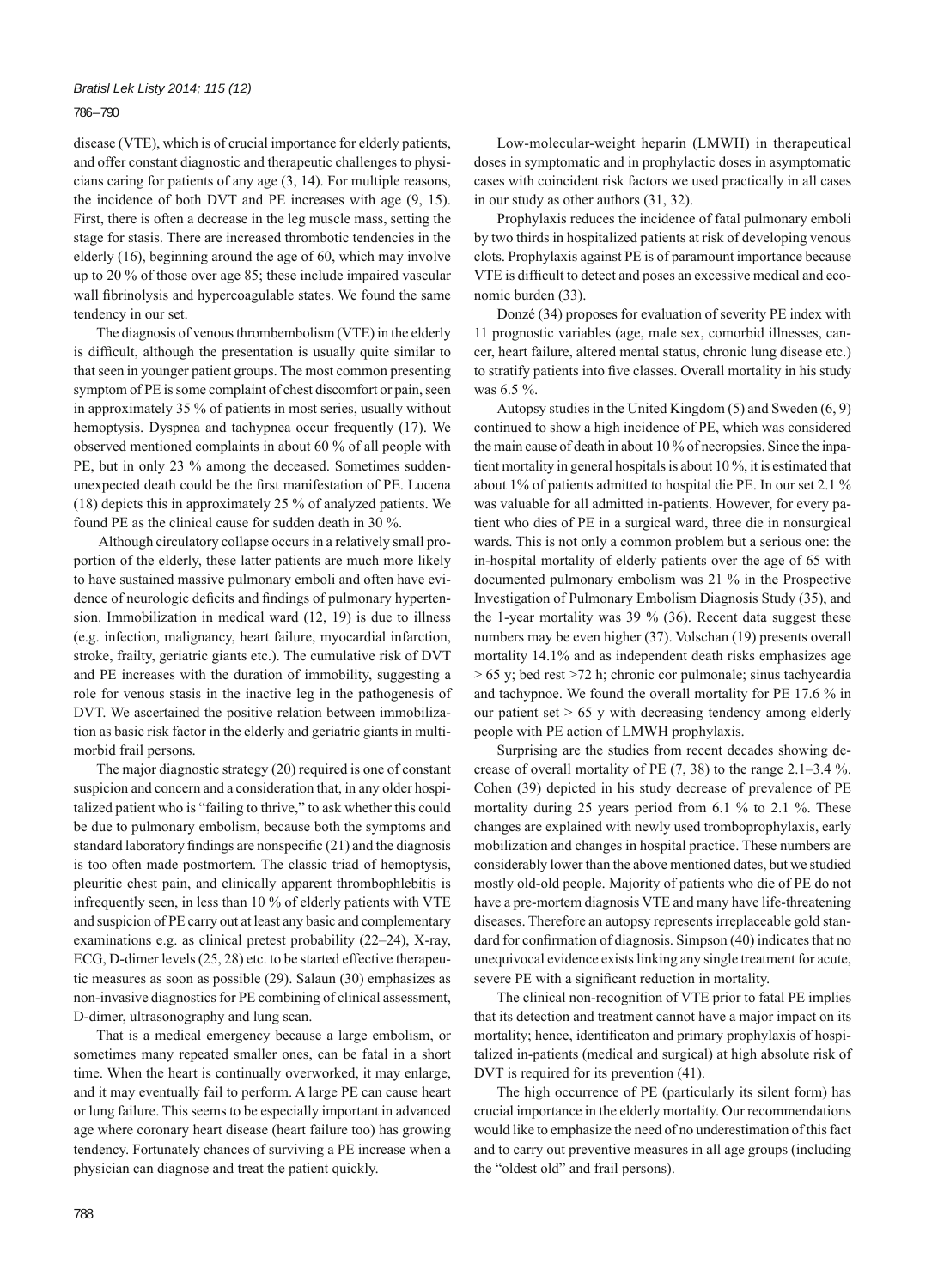#### **References**

**1. Beers MH, Thomas VJ & Jones TV (Eds).** The Merck Manual of Geriatrics. New York: Merck & Co, 2006.

**2. Braunwald E, Zipes DP, Libby P (Eds).** Heart Disease – a Textbook of Cardiovascular Medicine. Philadelphia: W.B. Saunders Comp., 2005.

**3. Siccama RN, Janssen KJ, Verheijden NA, Oudega R, Bax L, van Delden JJ, Moons KG.** Systematic review: diagnostic accuracy of clinical decision rules for venous thromboembolism in elderly. Ageing Res Rev 2011; 10 (2): 304–313.

**4. Blackburn JA, Dulmus CN (Eds).** Handbook of gerontology: evidencebased approaches to theory, practice, and policy. New York: Hoboken, N.J. Wiley, 2007.

**5. Alikhan R, Peters F, Wilmott R, Cohen AT.** Fatal pulmonary embolism in hospitalised patients: a necropsy review. J Clin Pathol 2004; 57 (12): 1254–1257.

6. Nordstrom M, Lindblad B. Autopsy-verified venous thromboembolism within a defined urban population – the city of Malmo, Sweden. APMIS 1998; 106 (3): 378–384.

**7. Stein PD, Henry JW.** Prevalence of acute pulmonary embolism among patients in a general hospital and at autopsy. Chest 1995; 108 (4): 978–981.

**8. Kniffi n WD Jr, Baron JA, Barrett J, Birkmeyer JD, Anderson FA Jr.** The epidemiology of diagnosed pulmonary embolism and deep venous thrombosis in the elderly. Arch Intern Med 1994; 154 (8) : 861–866

**9. Hansson PO, Welin L, Tibblin G, Eriksson H.** Deep vein thrombosis and pulmonary embolism in the general population. The Study of Men Born in 1913. Arch Intern Med 1997; 157 (15): 1665–1670.

**10. Pathy MSJ, Sinclair AJ, Morley JE (Eds).** Principles and practice of geriatric medicine. Chichester: Wiley, 2006.

**11. Kanaan AO, Silva MA, Donovan JL, Roy T, Al-Homsi AS.** Metaanalysis of venous thromboembolism prophylaxis in medically ill patients. Clin Ther 2007; 29 (11): 2395–2405.

**12. Dennis M, Sandercock P, Reid J, Graham C, Murray G, Venables G, Rudd A, Bowler G, CLOTS Trials Collaboration.** Can clinical features distinguish between immobile patients with stroke at high and low risk of deep vein thrombosis? Statistical modelling based on the CLOTS trials cohorts. J Neurol Neurosurg Psychiat 2011; 82 (10):1067–1073.

13. Gangireddy C, Rectenwald JR, Upchurch GR, Wakefield TW, **Khuri S, Henderson WG, Henke PK.** Risk factors and clinical impact of postoperative symptomatic venous thromboembolism. J Vasc Surg 2007; 45 (2): 335–341.

14. Jiménez D, Aujesky D, Diaz G, Monreal M, Otero R, Marti D, Marin E, Aracil E, Sueiro A, Yusen RD; RIETE Investigators. Prognostic significance of deep vein thrombosis in patients presenting with acute symptomatic pulmonary embolism. Am J Respir Crit Care Med 2010; 181 (9): 983–991.

**15. Musil D, Kaletova M, Herman J.** Age, body mass index and severity of primary chronic venous disease. Biomed Pap Med Fac Univ Palacky Olomouc Czech Rep 2011; 155 (4): 367–371.

16. Price DT, Ridken PM. Factor V Leiden mutation and the risks for thromboembolic disease: a clinical perspective. Ann Intern Med 1997; 127 (10): 895–903.

**17. Dúbrava M.** Sudden cardiac death in the aged. Bratisl Lek Listy 1997; 98 (7–8): 400–406.

18. Lucena J, Rico A, Vazquez R, Maran R, Martanez C, Salguero M, **Miguel L.** Pulmonary embolism and sudden-unexpected death: prospective study on 2477 forensic autopsies performed at the Institute of Legal Medicine in Seville. J Forensic Leg Med 2007; 16 (4): 196–201.

**19. Volschan A, Albuquerque D, Tura BR, Knibel M, Esteves JP, Bodanese LC, Silveira F, Pantoja J, Souza PC, Mansur J, Mesquita ET; EMEP (Estudo Multicêntrico de Embolia Pulmonar) investigators.**  Predictors of hospital mortality in hemodynamically stable patients with pulmonary embolism. Arq Bras Cardiol 2009; 93 (2):135–140.

**20. Wells PS, Ginsberg JS, Andersen DR.** Use of a clinical model for safe management of patients with pulmonary embolism. Ann Intern Med 1998; 129 (12): 997–1005.

**21. West J, Goodacre S, Sampson F.** The value of clinical features in the diagnosis of acute pulmonary embolism: systematic review and metaanalysis. QJM 2007; 100 (12): 763–769.

**22. Hugli O, Righini M, Le Gal G, Roy PM, Sanchez O, Verschuren F, Meyer G, Bounameaux H, Aujesky D.** The pulmonary embolism ruleout criteria (PERC) rule does not safely exclude pulmonary embolism. J Thromb Haemost 2011; 9 (2): 300–304.

**23. Pasha SM, Klok FA, Snoep JD, Mos IC, Goekoop RJ, Rodger MA, Huisman MV.** Safety of excluding acute pulmonary embolism based on an unlikely clinical probability by the Wells rule and normal D-dimer concentration: a meta-analysis. Thromb Res 2010; 125 (4): e123–127.

**24. Bertoletti L, Le Gal G, Aujesky D, Roy PM, Sanchez O, Verschuren F, Bounameaux H, Perrier A, Righini M.** Prognostic value of the Geneva prediction rule in patients in whom pulmonary embolism is ruled out. J Intern Med 2011; 269 (4): 433–440.

**25. Kabrhel C, Mark Courtney D, Camargo CA Jr, Plewa MC, Nordenholz KE, Moore CL, Richman PB, Smithline HA, Beam DM, Kline JA.** Factors associated with positive D-dimer results in patients evaluated for pulmonary emboliím, Acad Emerg Med 2010; 17 (6): 589–597.

**26. Douketis J, Tosetto A, Marcucci M, Baglin T, Cushman M, Eichinger S, Palareti G, Poli D, Tait RC, Iorio A.** Patient-level meta-analysis: effect of measurement timing, threshold, and patient age on ability of Ddimer testing to assess recurrence risk after unprovoked venous thromboembolism. Ann Intern Med 2010; 153 (8): 523–531.

**27. Douma RA, le Gal G, Sauhne M, Righini M, Kamphuisen PW, Perrier A, Kruip MJ, Bounameaux H, Büller HR, Roy PM.** Potential of an age adjusted D-dimer cut-off value to improve the exclusion of pulmonary embolism in older patients: a retrospective analysis of three large cohorts. Brit Med J 2010; 340: c 1475.

**28. Carrier M, Righini M, Djurabi RK, Huisman MV, Perrier A, Wells PS, Rodger M, Wuillemin WA, Le Gal G.**VIDAS D-dimer in combination with clinical pre-test probability to rule out pulmonary embolism. A systematic review of management outcome studies. Thromb Haemost 2009; 101 (5): 886–892.

**29. Labas P, Ohradka B, Cambal M.** Could deep vein thrombosis be safely treated at home? Bratisl Lek Listy 2001; 102 (10): 458–461.

**30. Salaun PY, Couturaud F, Le Duc-Pennec A, Lacut K, Le Roux PY, Guillo P, Pennec PY, Cornily JC, Leroyer C, Le Gal G.** Noninvasive diagnosis of pulmonary embolism. Chest 2011; 139 (6): 1294–1298.

**31. Reynolds MW, Shibata A, Zhao S, Jones N, Fahrbach K, Goodnough LT.** Impact of clinical trial design and execution-related factors on incidence of thromboembolic events in cancer patients: a systematic review and meta-analysis. Curr Med Res Opin 2008; 24 (2): 497–505.